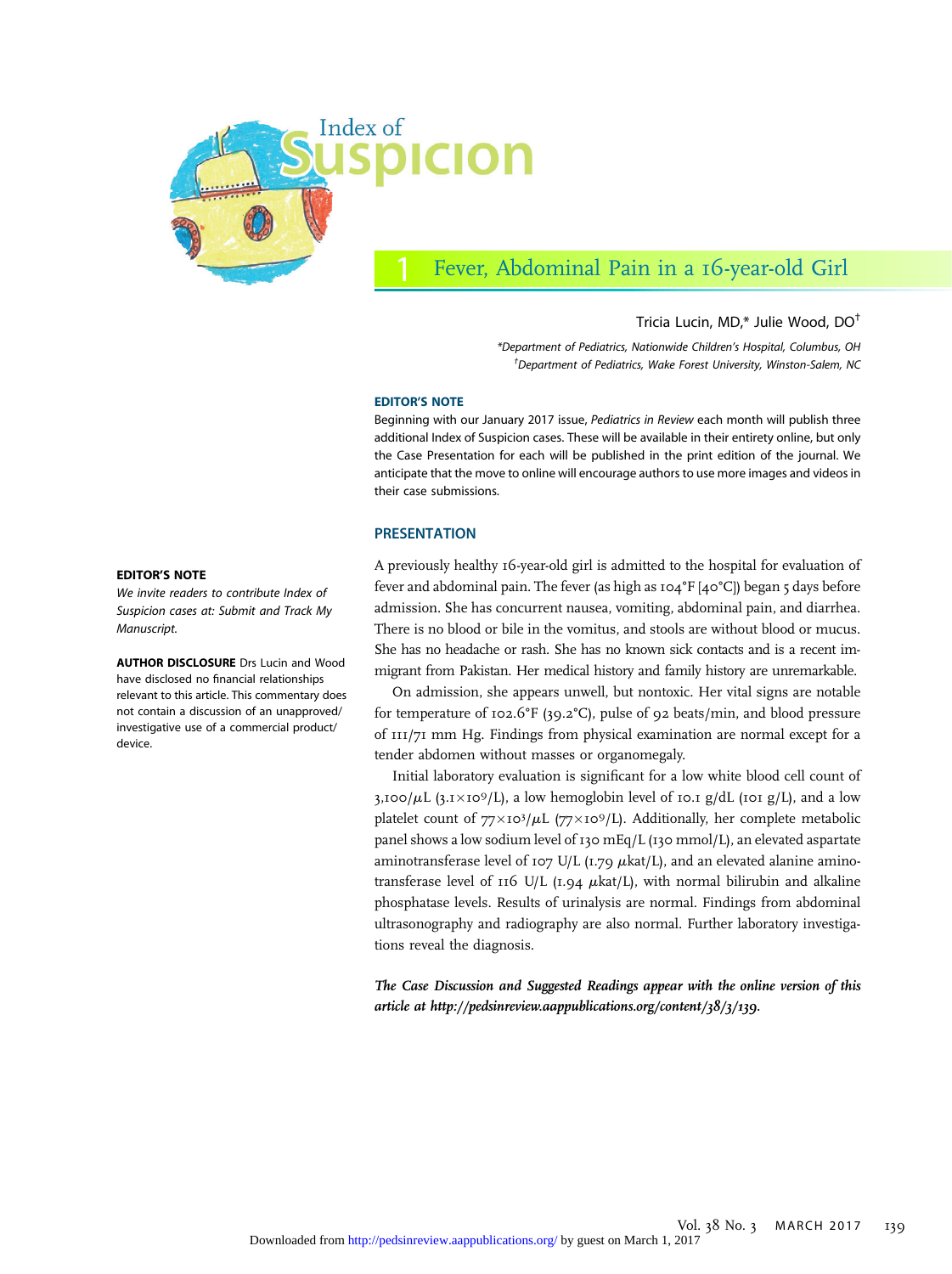## DOI: 10.1542/pir.2015-0111 *Pediatrics in Review* 2017;38;139 Tricia Lucin and Julie Wood **Case 1: Fever, Abdominal Pain in a 16-year-old Girl**

| <b>Updated Information &amp;</b><br><b>Services</b><br><b>References</b> | including high resolution figures, can be found at:<br>http://pedsinreview.aappublications.org/content/38/3/139<br>This article cites 5 articles, 0 of which you can access for free at:<br>http://pedsinreview.aappublications.org/content/38/3/139#BIBL                                                                                      |
|--------------------------------------------------------------------------|------------------------------------------------------------------------------------------------------------------------------------------------------------------------------------------------------------------------------------------------------------------------------------------------------------------------------------------------|
| <b>Subspecialty Collections</b>                                          | This article, along with others on similar topics, appears in the<br>following collection(s):<br><b>Gastroenterology</b><br>http://classic.pedsinreview.aappublications.org/cgi/collection/gastroe<br>nterology_sub<br><b>Infectious Disease</b><br>http://classic.pedsinreview.aappublications.org/cgi/collection/infecti<br>ous diseases sub |
| Permissions & Licensing                                                  | Information about reproducing this article in parts (figures, tables) or<br>in its entirety can be found online at:<br>http://classic.pedsinreview.aappublications.org/site/misc/Permissions<br>.xhtml                                                                                                                                         |
| <b>Reprints</b>                                                          | Information about ordering reprints can be found online:<br>http://classic.pedsinreview.aappublications.org/site/misc/reprints.xht<br>ml                                                                                                                                                                                                       |